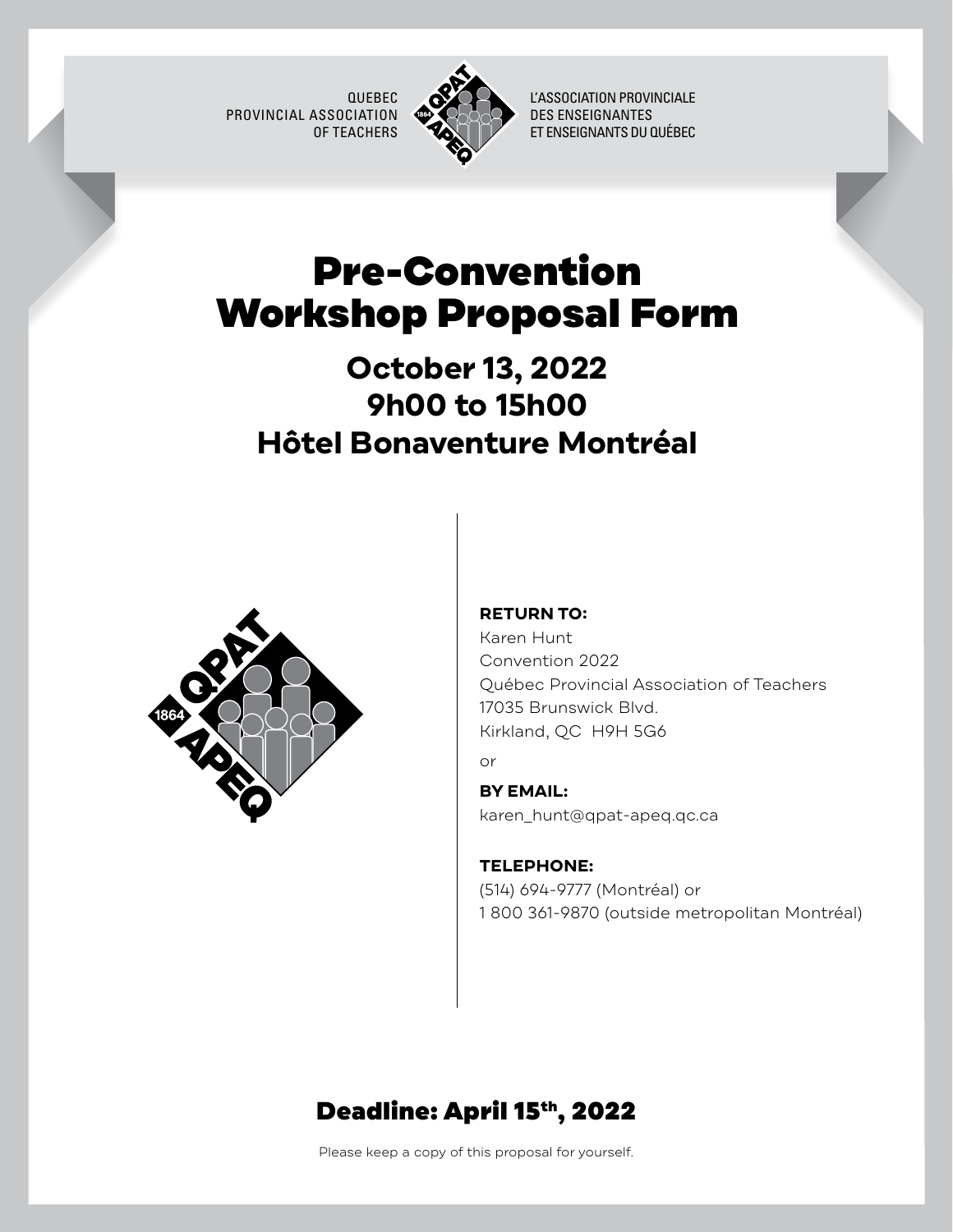# Pre-Convention Workshop Proposal

| <b>Speaker personal information</b><br>(Actual speaker only)                                                    |                                                                                             |  |
|-----------------------------------------------------------------------------------------------------------------|---------------------------------------------------------------------------------------------|--|
|                                                                                                                 |                                                                                             |  |
|                                                                                                                 |                                                                                             |  |
| Language of preference: $\Box$ English $\Box$ French                                                            |                                                                                             |  |
| <b>Address at home</b>                                                                                          | <b>Other speakers</b>                                                                       |  |
|                                                                                                                 |                                                                                             |  |
|                                                                                                                 |                                                                                             |  |
|                                                                                                                 |                                                                                             |  |
|                                                                                                                 |                                                                                             |  |
|                                                                                                                 |                                                                                             |  |
|                                                                                                                 |                                                                                             |  |
| $\left(\begin{array}{c} \begin{array}{c} \begin{array}{c} \end{array}\\ \end{array}\right) \end{array}$<br>Fax: |                                                                                             |  |
|                                                                                                                 |                                                                                             |  |
|                                                                                                                 |                                                                                             |  |
| <b>Target audience:</b>                                                                                         | ■ Kindergarten ■ Primary ■ Secondary ■ Adult Ed. ■ Tech-Voc<br>$\overline{\phantom{a}}$ All |  |
| Workshop description (Please type in space below. Maximum: 75 words):                                           |                                                                                             |  |
|                                                                                                                 |                                                                                             |  |
|                                                                                                                 | We would like you to let us know which format you would be most comfortable with:           |  |
| In presence only<br>Hybrid (in presence and online)                                                             |                                                                                             |  |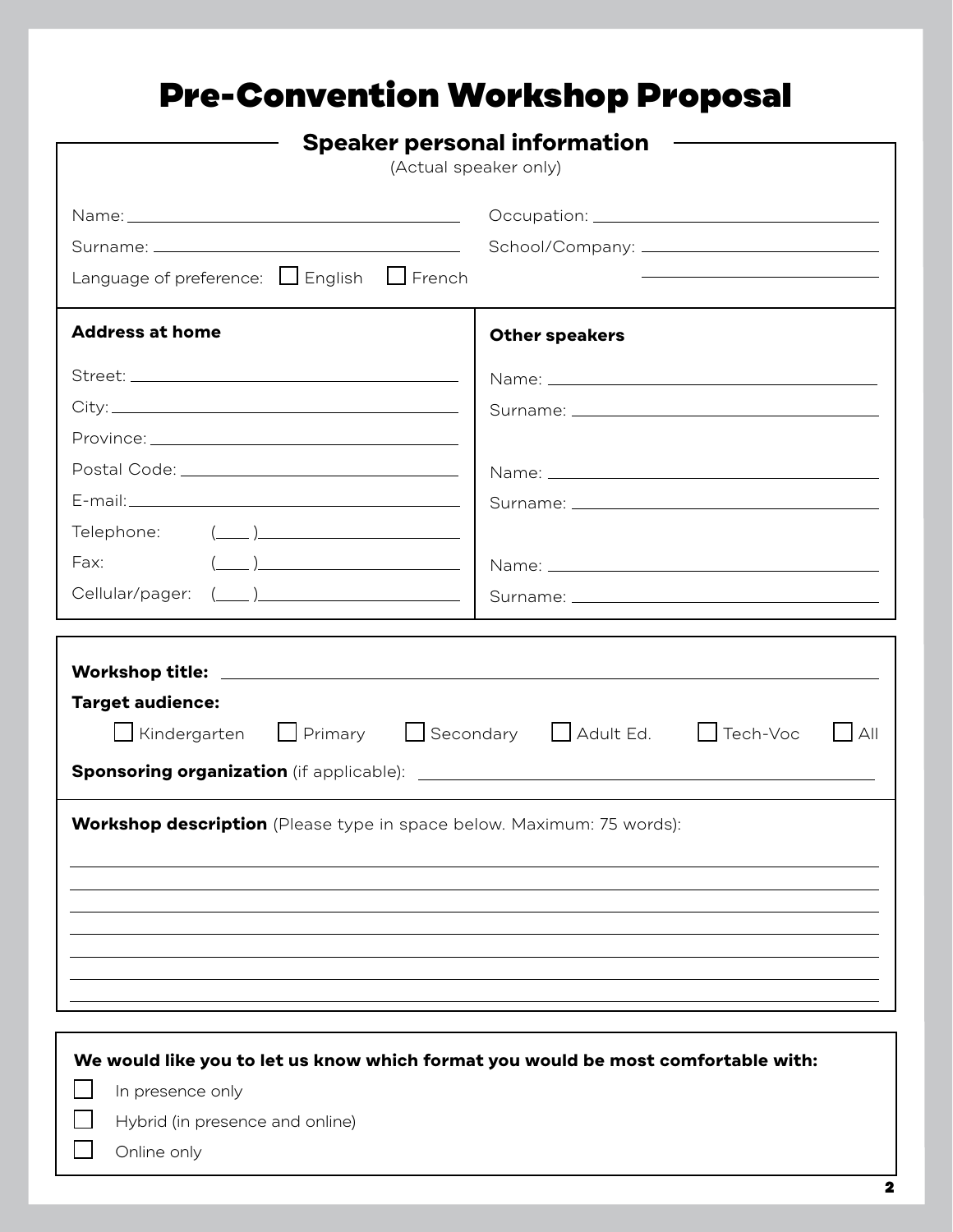## Room Set-Up and Audio-Visual Equipment

### **Please choose one of the following:**

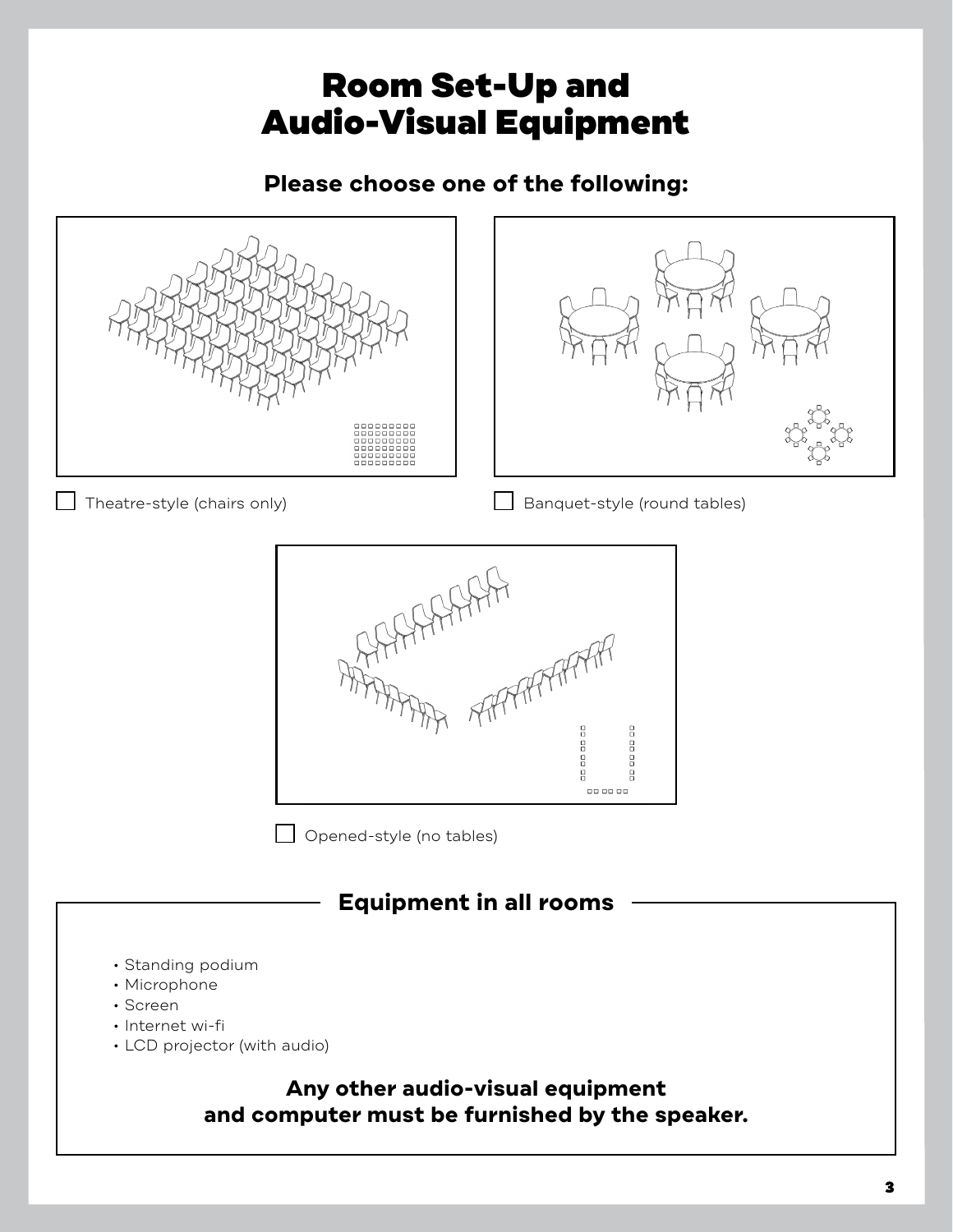# Budget Proposal

This form must accompany your workshop proposal

| Fee or Honorarium (Please be advised that should income from registration fees<br>not be sufficient to cover our costs, we may have to re-negotiate the honorarium or<br>forced to cancel the workshop all together.)                                                                |  |  |  |
|--------------------------------------------------------------------------------------------------------------------------------------------------------------------------------------------------------------------------------------------------------------------------------------|--|--|--|
| <b>Travel expenses</b>                                                                                                                                                                                                                                                               |  |  |  |
| In no case will a mileage allowance be paid that is greater than the cost of economy<br>air-fare or, where this is not available, greater than the cost of public transport.<br>No travel or living expenses may be claimed for persons living in the metropolitan<br>Montréal area. |  |  |  |
| Car kilometrage: _________ x \$0.59/km*                                                                                                                                                                                                                                              |  |  |  |
| Bus<br>Rain<br>Air                                                                                                                                                                                                                                                                   |  |  |  |
| Taxi (Receipt mandatory)                                                                                                                                                                                                                                                             |  |  |  |
| Parking (Receipt mandatory)                                                                                                                                                                                                                                                          |  |  |  |
| Total travel expenses                                                                                                                                                                                                                                                                |  |  |  |
| <b>Living expenses</b>                                                                                                                                                                                                                                                               |  |  |  |
| Hotel: Maximum 1 night at the official hotel (QPAT preferential rate)                                                                                                                                                                                                                |  |  |  |
| Total living expenses                                                                                                                                                                                                                                                                |  |  |  |
|                                                                                                                                                                                                                                                                                      |  |  |  |

### **Total estimated expenses**